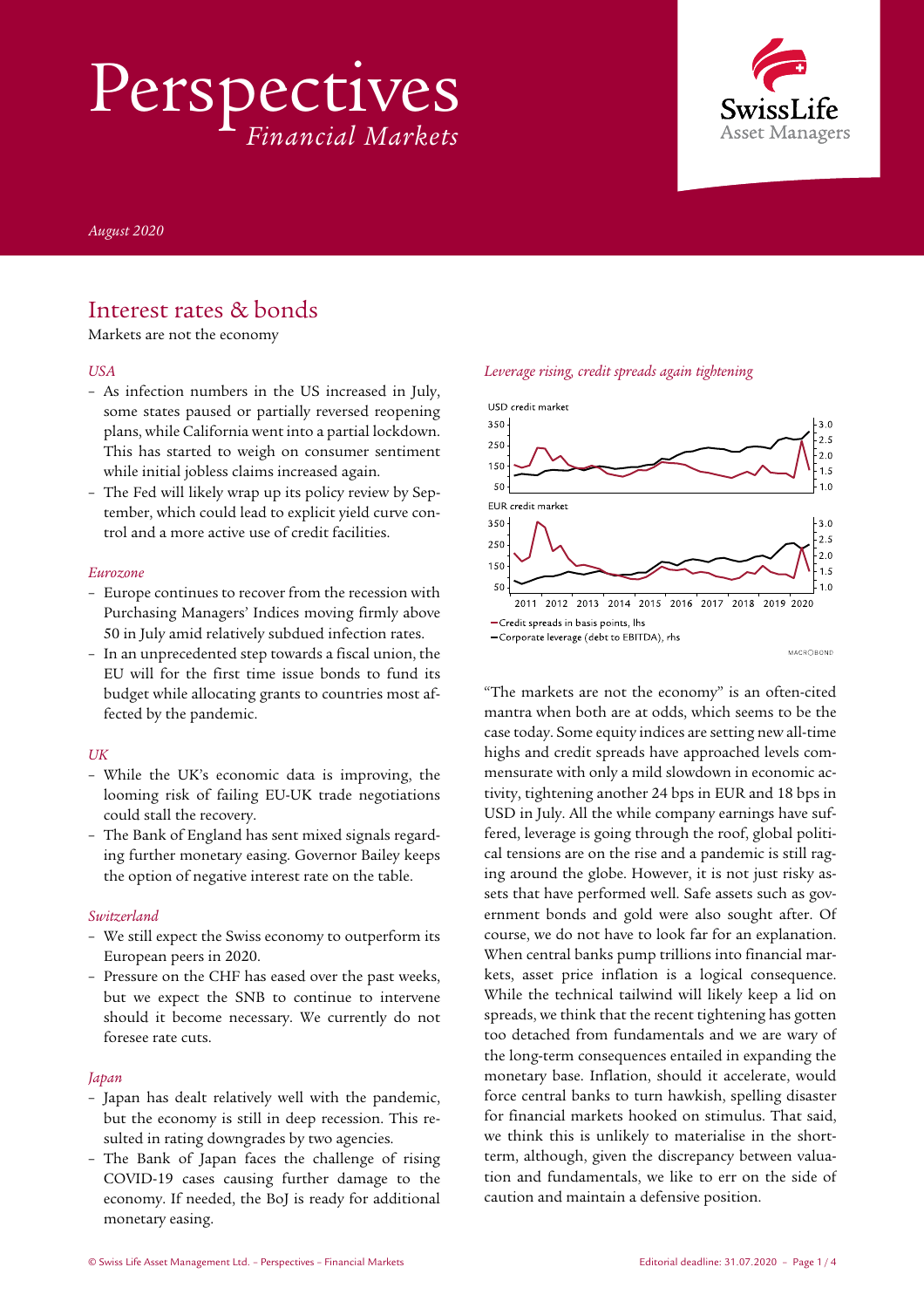# **Equities**

Treading in increasingly challenging waters

#### *USA*

- US equity markets have been performing very strongly during the second quarter. This remarkable recovery has been driven by the strong monetary and fiscal support, the early reopening of businesses and the so far better-than-expected quarterly earnings releases.
- However, most good news seems to be priced in, leaving the market exposed to negative shocks. In particular, the recent COVID-19 developments in the US and the increasing tensions with China could sour the mood of the market. So, while we still see the US equity market outperforming the rest of the world, we are becoming more cautious.

#### *Eurozone*

- The rebound in activity as measured by the Purchasing Managers' Indices is very good economic news. The stock market, however, has only partially reflected these improvements and has underperformed the US.
- This is likely the result of a monetary policy seen as being less effective than in the US, of a stronger EUR and of the equity market composition. Compared to the US, the Eurozone market has a lower share of technology companies, which are profiting from the current situation. It is therefore unlikely that the Eurozone equity market will be able to catch up with the US soon.

#### *UK*

- The UK economy has been hit hard by COVID-19 and the related painful lockdown as well as continued uncertainty regarding EU-UK trade relations.
- In addition, the UK equity market has a significant weight of sectors negatively impacted by the effect of the pandemic. Hence, we expect this market to lag the rest of the world for the time being.

#### *Switzerland*

- The solid performance of the Swiss equity market year-to-date reflects its defensive nature, as the reactions during the brief bouts of volatility in the past month have shown.
- Going forward, this market should profit from the more stable currency situation as well as the economic improvements in the Eurozone and perform in line with equity markets in that region

EURO STOXX Index  $40$ 35 30  $25$  $20$  $15$ 

2008 2010 2012 2014 2016 2018 2020  $-$ Trailing 12-month earnings per share  $-$  Price-to-earnings ratio (P/E)

 $10$ 

MACROROND

Valuation is a hotly debated metric for investments, with some people strongly relying on it, while others arguing that it is basically useless. In theory, it is difficult to argue against using the fair value of an asset as the base for an investment decision: Why should one, for example, pay significantly more for something than its properly assessed value?

However, estimating the value of a financial asset is a difficult task, as a robust valuation must among other things consider the development of company earnings over the next few years. As an approximation, investors therefore use simplified indicators like the price-toearnings ratio (P/E) based on historical earnings or based on next year's earnings expectations generated by financial analysts. As earnings tend to develop smoothly over time, this rough metric gives a reasonable value indication during normal times. However, it can fail spectacularly in times of sudden and dramatic economic slumps as for example now, as current earnings and short-term expectations become unusable as a guide for the next few years. It is, however, exactly during crisis periods that the discipline imposed by valuation is especially valuable. So, what can you do under these circumstances? Unfortunately, investors need to go back to fundamentals and assess how realistic the mid-term earnings expectations implied by the current prices are. In such an environment, simple ratios like the P/E ratio are just not good enough.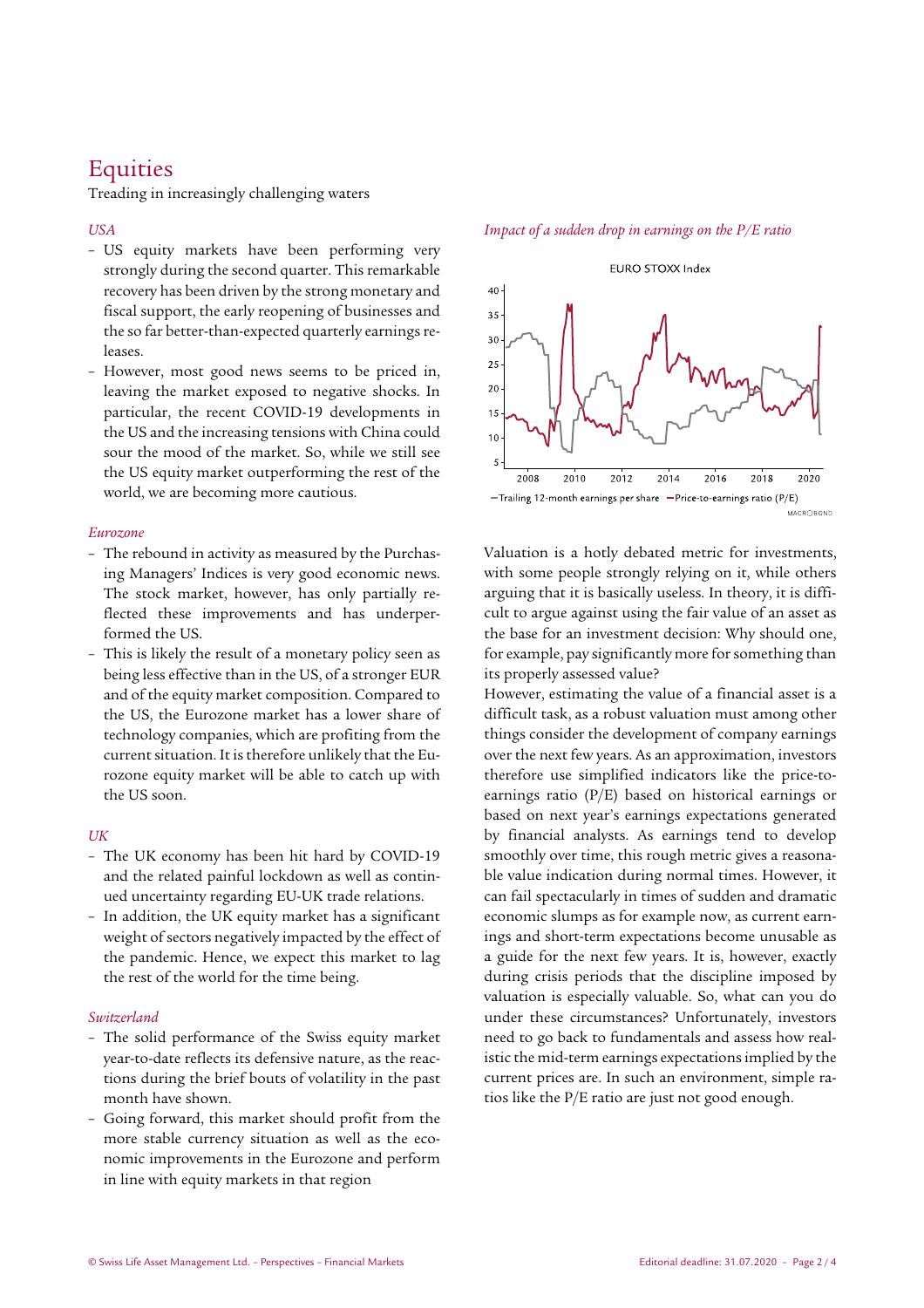## Currencies

Reiterating our negative view on USD

### *USA*

- Except for a few cyclical emerging market currencies, the USD lost against all major currencies in July, in line with our generally negative view on the USD
- We expect the negative factors that have weighed on the USD (see main text) to remain in place in August. Hence, we see the USD depreciating further against EUR, CHF and JPY, with GBP being the only exception.

#### *Eurozone*

- EUR/USD had a very strong run in July, not only due to general USD weakness, but also due to a surprisingly rapid recovery from the recession and a successful EU summit which broke the former taboo of common debt issuance. This has also supported EUR somewhat against CHF in July.
- We reiterate our positive view on EUR/USD but see EUR/CHF in a neutral range in August.

#### *UK*

- The rally of GBP/USD in July reflects USD weakness rather than GBP strength. Economic data out of the UK was rather mixed and EU-UK trade negotiations remained stuck.
- We do not expect any major progress on EU-UK trade negotiation in the third quarter and believe that, as was the case last year already, the situation needs to get worse before it gets better. Hence, we have a negative view on GBP against USD and EUR.

#### *Switzerland*

- The external value of the CHF (trade-weighted basis) remained stable in July, as the significant appreciation against USD was compensated by a modest depreciation against EUR, by far the most important trading currency of Switzerland.
- We expect geopolitical risks to increase, which might put safe-haven currencies such as CHF again under appreciation pressure. However, SNB currency intervention will likely limit any upside against EUR. Hence, we prefer a neutral view on EUR/CHF.

#### *Japan*

- Amid the general USD weakness, USD/JPY broke below the 105 mark at the end of July
- We reiterate our negative view on USD/JPY. Apart from the USD weakness, the JPY stands ready to benefit from any increase in geopolitical risks.



*Shifting economic momentum favoring EUR against USD* 

MACROBOND

In July, the USD had its worst month since September 2010. The US Dollar Index (DXY), which is measured against a basket of major developed market currencies, lost a whopping 4.6%, aggravating the slide that had already started in May 2020. The reasons are threefold: First, as repeatedly mentioned in former editions of this publication, the USD has significantly lost appeal from a carry perspective, as interest rate differentials to other currencies collapsed. Second, the US presidential campaign is heating up and domestic political risks are rising. Also, a democratic sweep in Congress and a Biden presidency have become more likely, a scenario that many investors view as negative for the USD. Lastly, and more recently, the economic momentum in the third quarter is shifting from the US to the Eurozone, as the US is struggling with a deteriorating COVID-19 situation. The Citi Economic Surprise Index, which measures incoming data against economists' expectations, is rapidly recovering for the Eurozone, but has likely left its peak behind in the US (see chart). We do not expect these three trends to reverse in August and thus keep a negative view on the USD against EUR, JPY and CHF. In July, the EUR has additionally benefited from the EU's successful adoption of the recovery fund, which has reduced the tail risk of a euro break-up. Even though investor sentiment might continue to support the EUR against USD and GBP, we have a neutral on EUR/CHF as geopolitical risks have increased again. In such an environment, we believe that the CHF will again be the safe haven currency of choice for investors as the USD has lost its safe-haven appeal recently.